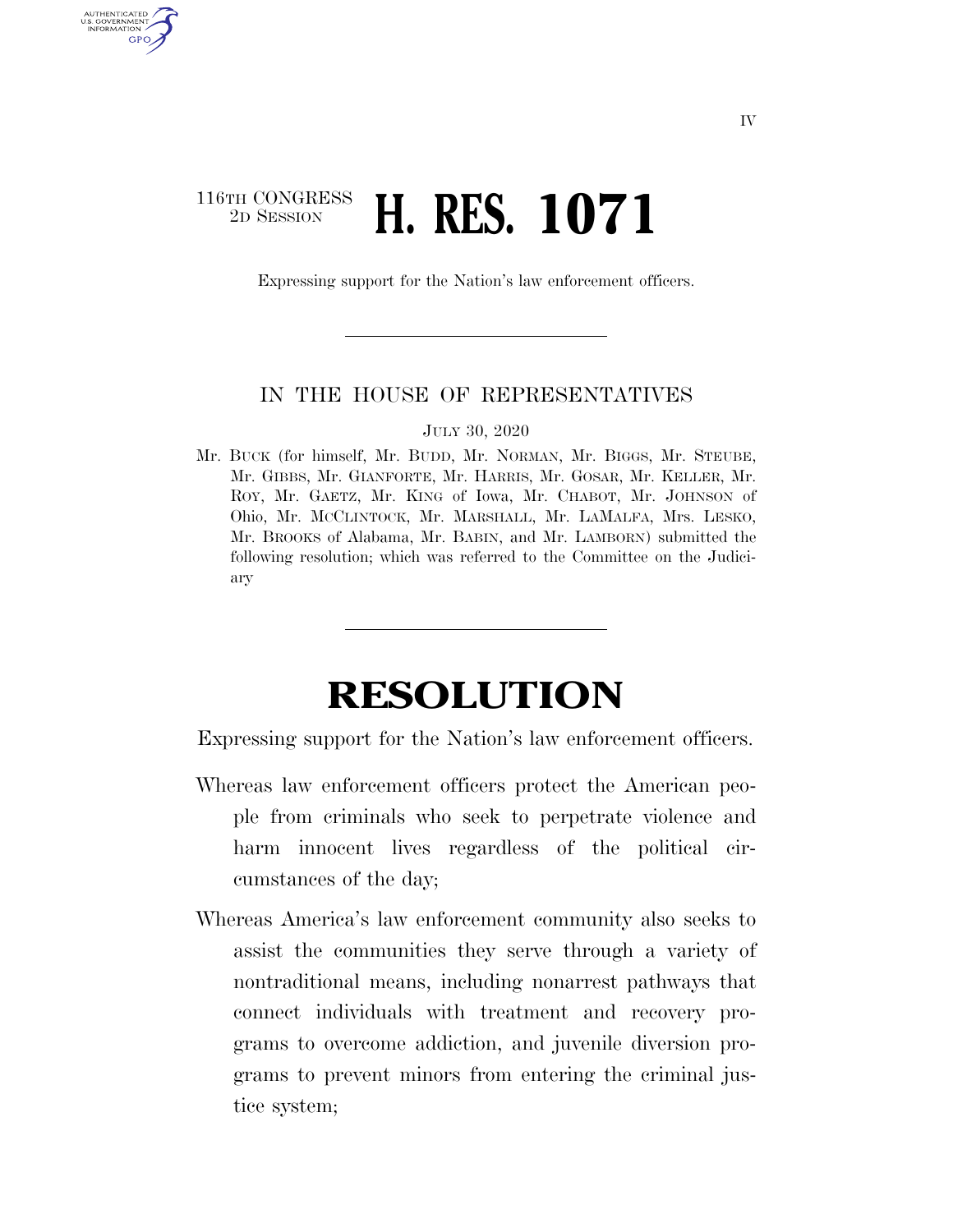- Whereas supporting law enforcement officers with the equipment, training, and funding necessary to serve our communities and keep our streets safe has long been a bipartisan issue, dating back to President Clinton and then-Senator Biden joining their Republican colleagues to pass the Violent Crime Control and Law Enforcement Act of 1994;
- Whereas law enforcement officers willingly face dangerous circumstances and the threat of serious bodily injury or death on a daily basis to ensure the safety of all Americans;
- Whereas the National Law Enforcement Memorial and Museum reports that as of December 31, 2019, 1,627 law enforcement officers had died in the line of duty during the past decade, a rate of one law enforcement death every 54 hours;
- Whereas the National Law Enforcement Memorial and Museum's 2020 Mid-Year Law Enforcement Officers Fatalities Report detailed that 65 law enforcement officers have been killed in the line of duty this year, including 27 officers who were killed in firearms-related incidents;
- Whereas peaceful protests sparked by the death of George Floyd have been hijacked by violent extremists and progressive groups seeking to sow discord, damage property, loot businesses, and inflict harm against civilians and law enforcement officers;
- Whereas law enforcement officers have been run over, shot, hit with objects, and stabbed attempting to maintain peace and the rule of law during the violent protests following George Floyd's death;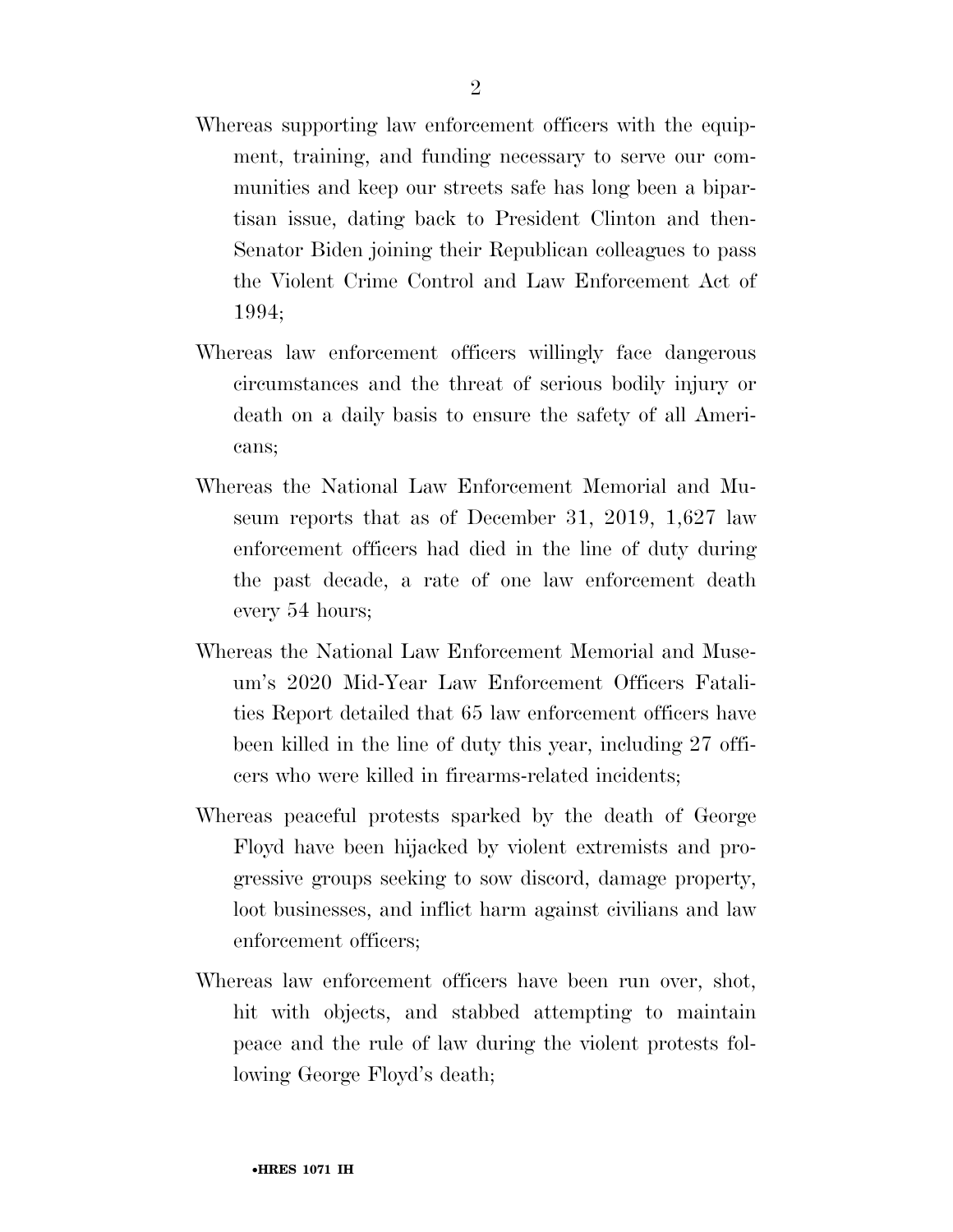- Whereas the New York Post reported on June 8, 2020, that more than 700 Federal, State, and local law enforcement officers have been injured during protests resulting from George Floyd's death;
- Whereas progressive politicians and interest groups have responded to this violence with calls to defund law enforcement agencies across the Nation;
- Whereas defunding or otherwise handcuffing law enforcement officers will make officers less likely to intervene in dangerous situations and will result in law enforcement pulling back from the neighborhoods they are entrusted to protect;
- Whereas violent crime increases when law enforcement is forced to withdraw from neighborhoods;
- Whereas, on May 31, 2020, 18 people were murdered in Chicago;
- Whereas over the course of the full weekend, 85 Chicagoans were shot, 24 fatally, as residents experienced the deadliest weekend in the city's history as police withdrew from the neighborhoods to deal with violent rioting;
- Whereas, for the month of June 2020, New York City reported steep increases in violent crime, including a 130.3 percent increase in shooting incidents, a 30-percent spike in murders, and a 118.2-percent rise in burglaries as police faced a stiff round of budget cuts and reduced support from local officials;
- Whereas Minneapolis has seen a 55-percent increase in homicides this year as Minneapolis City Council officials continue pushing to dismantle the city's police department while hiring private security details for their own personal protection; and